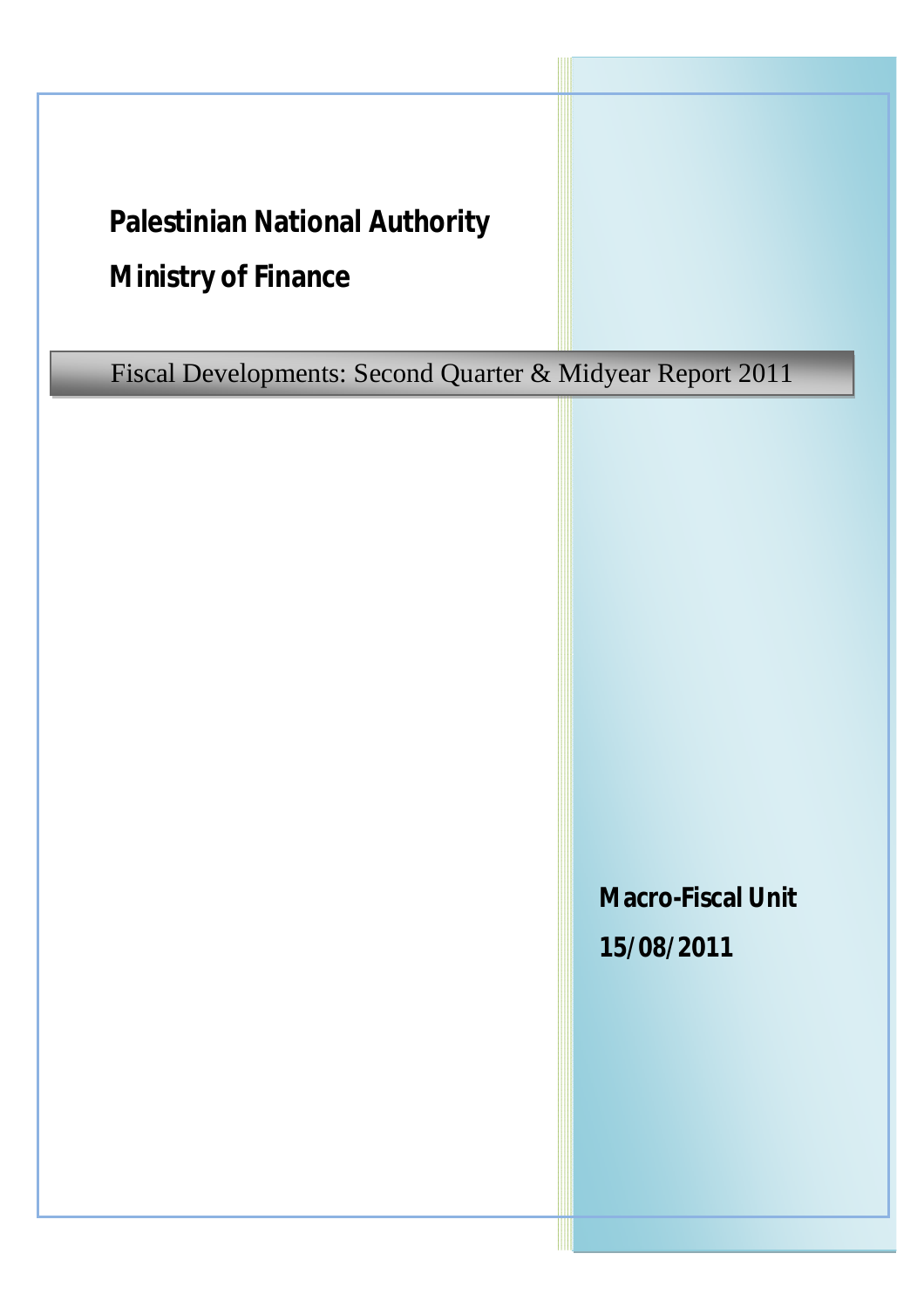### **1. Budget execution highlights:**

- The current budget deficit for the first half of 2011 is above the budget target, mainly due to shortfall in revenues. Projections for the full year indicate that budgetary operations can remain within the budget ceilings provided there is restraint in non wage expenditure and an increase in revenues.
- Total net revenues are still below the budget target due to the shortfall in every item of its components.
- Investment profits of NIS 85.5 million were received from Palestinian Investment Fund (PIF) in April.
- The wage bill is largely on track with budget targets, except for a NIS 100 million overage (1.6% of the wage bill) due to allowances paid during Q1 11 not foreseen in the budget and underestimation of the wage bill.
- Non wage expenditures are running below budgetary appropriations. Provided transfers and operational expenditures during the second half of the year do not exceed an 43% increase over their spending level in the first half, savings obtained would offset some of the revenue shortfalls.
- Reducing net lending by transferring all electricity supply and distribution to distribution companies established is still on track to meet the budget target.
- Total net accumulation of arrears during the first half of 2011 reached NIS 1030 million including development expenditures arrears of NIS 173.7 million and tax refund arrears of NIS 222 million. Payment arrears to the private sector have accumulated to NIS 612 million –including tax refund arrears of NIS 222 million- during the first half of the year, due to a large external financing shortfall. Arrears to the private sector undermine PNA credibility and budget execution control.
- The external budget support shortfall can mostly be attributed to a drop in Arab countries budget support. Even with a strong pick up in Arab financial contributions, the external financing gap may reach NIS 1.1 billion before year end.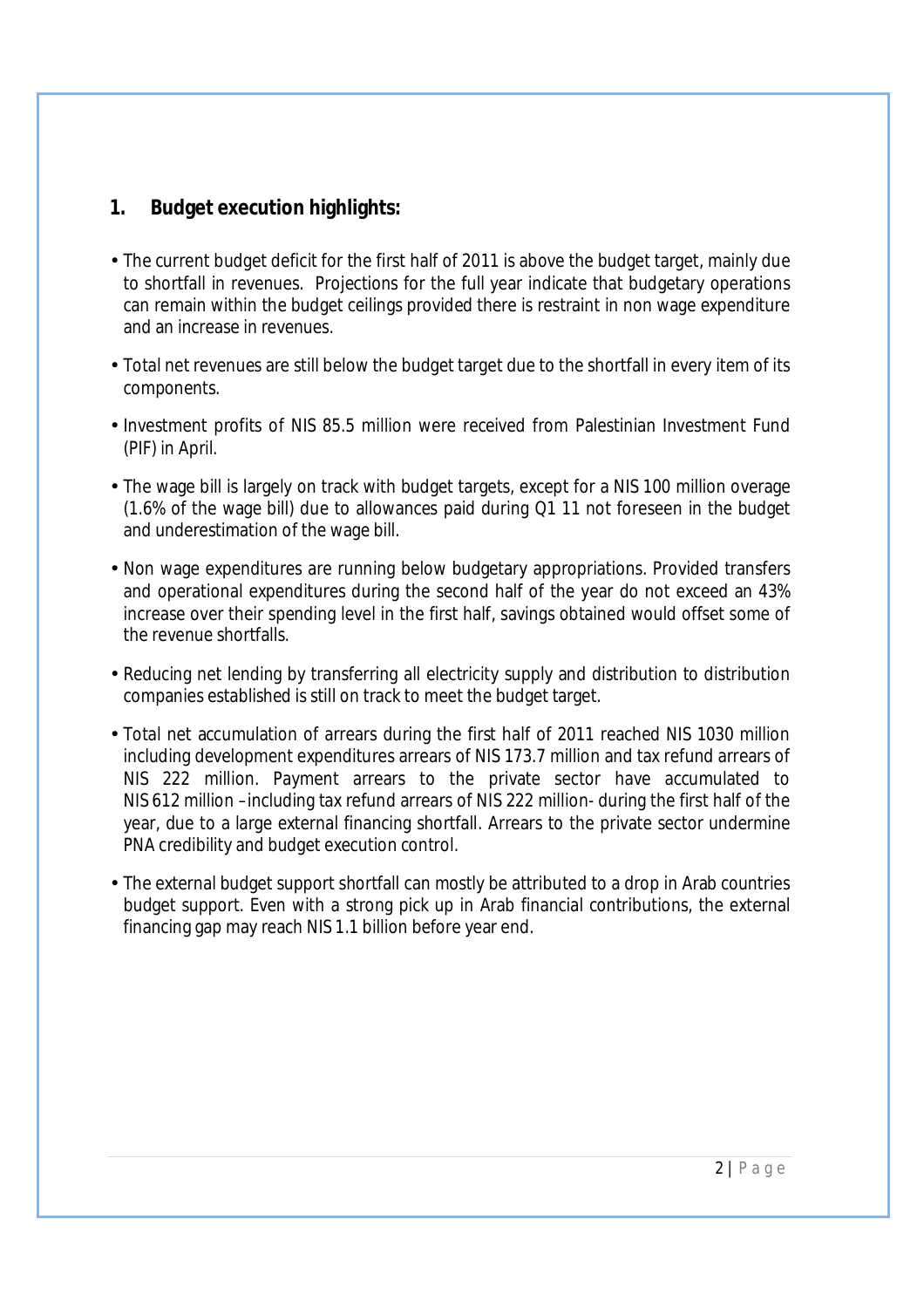| Table 1. Consolidated Fiscal Operation Analysis of Q2 2011 on Commitment Basis |           |                           |                                       |                    |                                   |                                      |                                                         |
|--------------------------------------------------------------------------------|-----------|---------------------------|---------------------------------------|--------------------|-----------------------------------|--------------------------------------|---------------------------------------------------------|
| <b>Budget Classification</b>                                                   | Q2 2011   | Change<br>from Q1<br>2011 | Change<br>from Q <sub>2</sub><br>2010 | First half<br>2011 | Change<br>from first<br>half 2010 | FY 2011<br>Approved<br><b>Budget</b> | 1st half 11 as<br>share of<br>approved<br><b>Budget</b> |
|                                                                                | NIS mill. | %                         | %                                     | NIS mill           | %                                 | NIS mill.                            | %                                                       |
| <b>Gross revenues</b>                                                          | 1942.5    | 4.3                       | $-0.3$                                | 3,804.4            | 5.1                               | 8339                                 | 45.6                                                    |
| Tax revenues                                                                   | 418.8     | $-13.9$                   | $-17.6$                               | 905.5              | $-5.0$                            | 1894                                 | 47.8                                                    |
| Non-tax revenues                                                               | 267.2     | 40.9                      | 19.1                                  | 456.8              | 14.6                              | 1110                                 | 41.2                                                    |
| Clearance revenues                                                             | 1256.5    | 6.0                       | 10.5                                  | 2,442.2            | 7.7                               | 5335                                 | 45.8                                                    |
| <b>Tax refunds</b>                                                             | 108.6     | $-32.8$                   | 129.8                                 | 270.2              | 113.2                             | 388                                  | 69.6                                                    |
| <b>Total Expenditures and Net lending</b>                                      | 2930.5    | 8.2                       | $-1.5$                                | 5,638.7            | $-1.9$                            | 11960                                | 47.1                                                    |
| <b>Wage Expenditures</b>                                                       | 1653.7    | 2.7                       | 9.7                                   | 3,263.4            | 8.9                               | 6325                                 | 51.6                                                    |
| Non-wage Expenditures                                                          | 1128.6    | 20.1                      | $-8.1$                                | 2,068.1            | $-6.6$                            | 5043                                 | 41.0                                                    |
| - Operational Expenditures                                                     | 498.2     | 6.4                       | 4.5                                   | 966.3              | 15.7                              | 1864                                 | 51.8                                                    |
| - Transfers                                                                    | 605.2     | 29.9                      | $-16.4$                               | 1,071.0            | $-20.4$                           | 3089                                 | 34.7                                                    |
| - Minor Capital                                                                | 25.2      | 355.2                     | $-11.8$                               | 30.7               | $-11.0$                           | 90.4                                 | 34.0                                                    |
| Net lending                                                                    | 148.2     | $-6.8$                    | $-37.3$                               | 307.2              | $-42.8$                           | 592                                  | 51.9                                                    |
| <b>Current Balance</b>                                                         | $-1096.5$ | 8.8                       | $-12.3$                               | $-2,104.4$         | $-6.7$                            | $-4009$                              | 52.5                                                    |
| Development expenditures                                                       | 415.6     | 93.0                      | 97.4                                  | 631.0              | 57.7                              | 1850                                 | 34.1                                                    |
| <b>Balance</b>                                                                 | $-1512.1$ | 23.6                      | 11.1                                  | $-2,735.3$         | 3.0                               | $-5430$                              | 50.4                                                    |
| Financing                                                                      | 1512.1    | 23.6                      | 11.1                                  | 2,735.3            | 3.0                               | 5430                                 | 50.4                                                    |
| <b>Budget Support</b>                                                          | 436.1     | $-25.5$                   | $-63.5$                               | 1,021.9            | $-48.1$                           | 3580                                 | 28.5                                                    |
| Development                                                                    | 65.8      | $-22.8$                   | $-57.5$                               | 151.0              | $-24.6$                           | 1850                                 | 8.2                                                     |
| <b>Net Domestic Bank Financing</b>                                             | 576.6     | $-388.7$                  | $-599.3$                              | 376.9              | 25.5                              | $\bf{0}$                             | Not applicable                                          |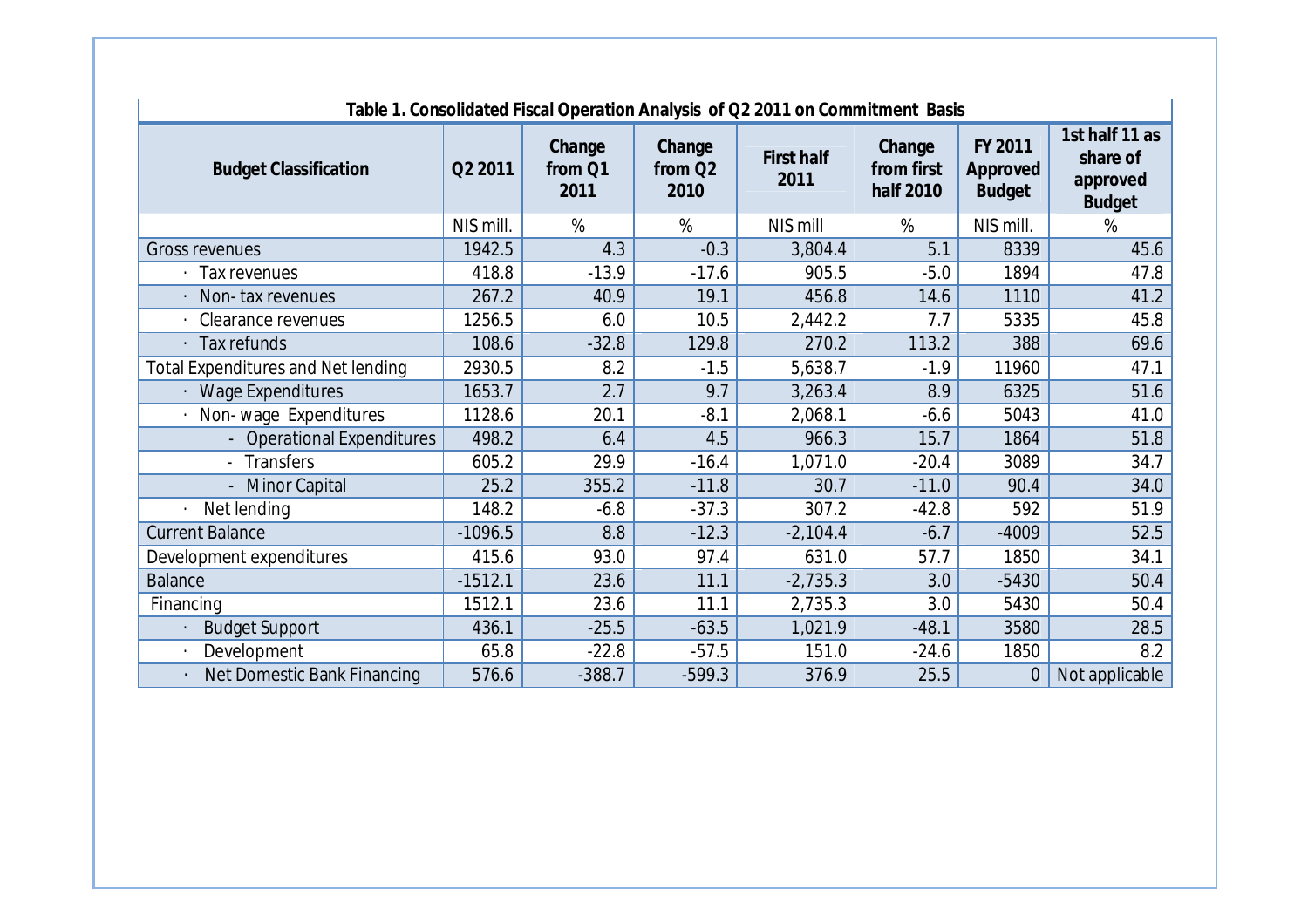#### **2. Revenue**

**Gross PNA revenue,** amounting to NIS 1.94 billion in Q2 11, increased by 4% over Q1 11 (NIS 1.86 billion, tables 1 and 5) . The first half of the year is usually marked by large income tax payments which benefit from receiving a discount when paid early. Nevertheless, when measured against Q2 10, gross PNA revenues decreased during Q2 11 by 0.3%, while the first half of 2011 increased over the same period in 2010 by 5.1%.

With domestic tax revenues below budget expectations by around NIS 40 million, the large gap in non tax revenue (NIS 285 million) and clearance revenues shortfall (NIS 400 million), overall revenue may incur a NIS 725 million shortfall. This would be essentially due to budgetary overestimation of these revenues and the slowdown of the economy.



**Domestic tax revenue** in Q2 11 declined to NIS 419 million from the peak it had reached in Q1 11 of NIS 487 million and decreased by 14% from Q2 10 (table 5). As mentioned above, most income tax payments accrue early in the year. In 2011, income taxes amounted to NIS 187 million in Q1 11 (the highest level attained on record) and fell to NIS 97 million in Q2 11. Domestic VAT increased (from NIS 132 million in Q1 to NIS 185 million in Q2) while excises on tobacco remained static at around NIS 82 million.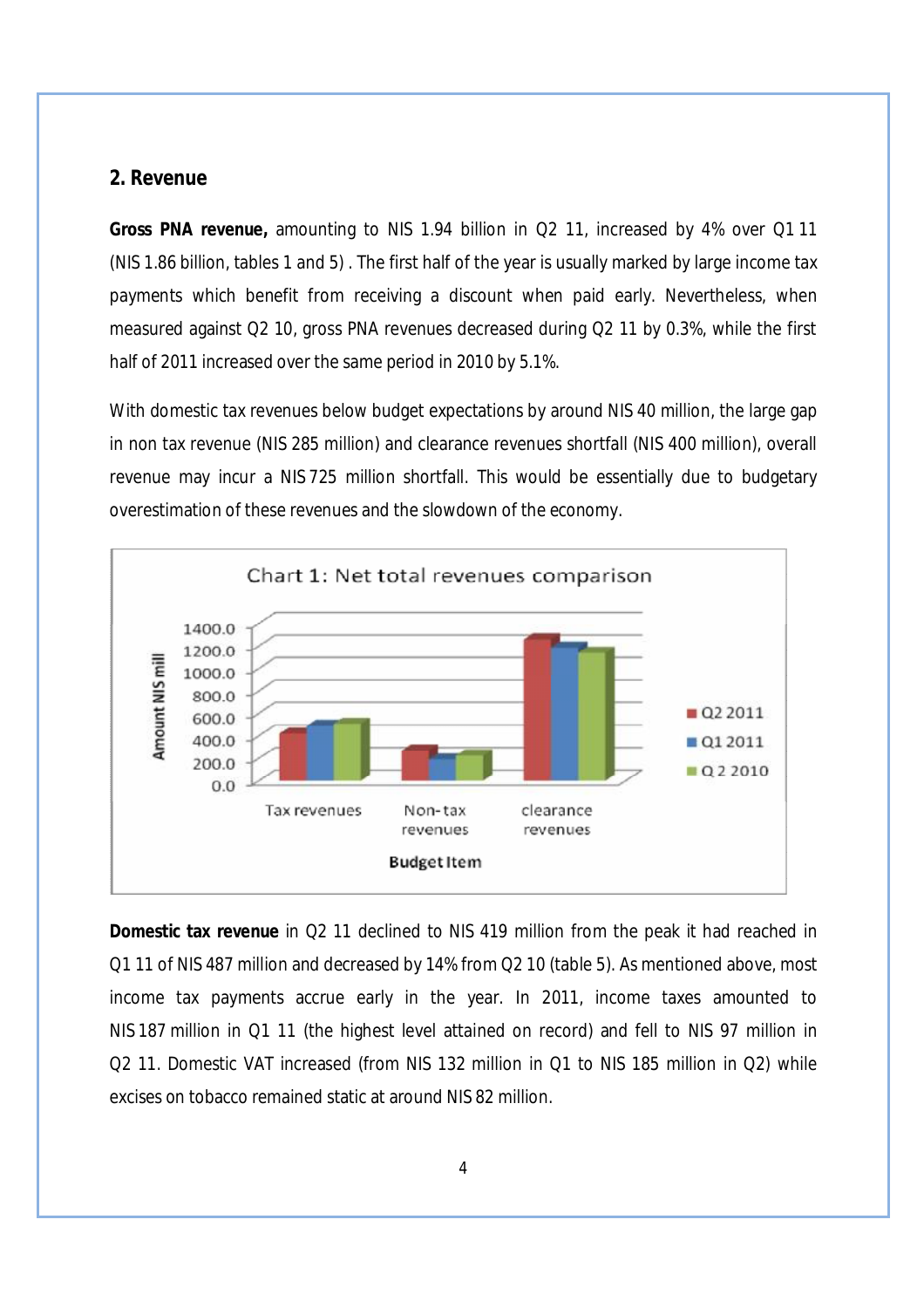During the first half of 2011, domestic tax revenues decreased by 11% over the first half of 2010 (Chart 2). The slowdown in the economy from a growth rate of 15.6% in the WB in Q1 10 to a 3.3% in Q1 11 made it harder for the PA to increase revenues to reach the budget target even with the administrative reforms in MoF tax departments.

**Non tax revenue**, Domestic fees and charges amounted to NIS 182 million in Q2 11, a 19 % decrease over Q1 10. This decrease was mostly due to not receiving the exit taxes paid by Palestinians at the Allenby Bridge<sup>1</sup> owed for the first six months of 2011. In Q1 11 the amount collected from September- December 2010 were transferred to the PA amounted to NIS 15 million (table 5). In June, the Israeli Border's Authority agreed with MoF to transfer the amount of exit tax for the first six month of 2011.

Recording the monthly revenues of Jawwal to non-tax refunds commitments in the financing part of the fiscal tables (1-4), is the method adopted in reporting the refund of the \$ 70 million to Jawwal Telecommunication Company.

Investment profits amounted to NIS 85.5 million were received by the PNA during the first half of 2011 as dividends from the PIF. This would bring non tax revenues for the full year to about NIS 815 million. Historically the collections for licenses and fees increases in the third quarter each year, leading to gains in the non tax revenues towards achieving the budget target.

Overall, there may be a NIS 285 million shortfall in non tax receipts relative to the budget target which overestimated license fees and investment income.

**Tax refunds** have been running at about NIS 36 million per month during Q2 11, amounted to NIS 109 million during Q2 11 on a commitment basis, which increased over Q2 10 by 130%, reaching to 70% of its budget target. This is due to the payments of some tax refund arrears carried from 2010. However, on a cash basis, only NIS 48.5 million was disbursed, due to the large shortfall in external budget support. While tax refunds may not fully recover by year end,

 $\overline{\phantom{a}}$ 

 $^{\rm 1}$  These exit taxes are collected by the Israeli authorities and shared (by half) with the PNA. However, they are not remitted on a systematic basis and a transfer mechanism needsto be established.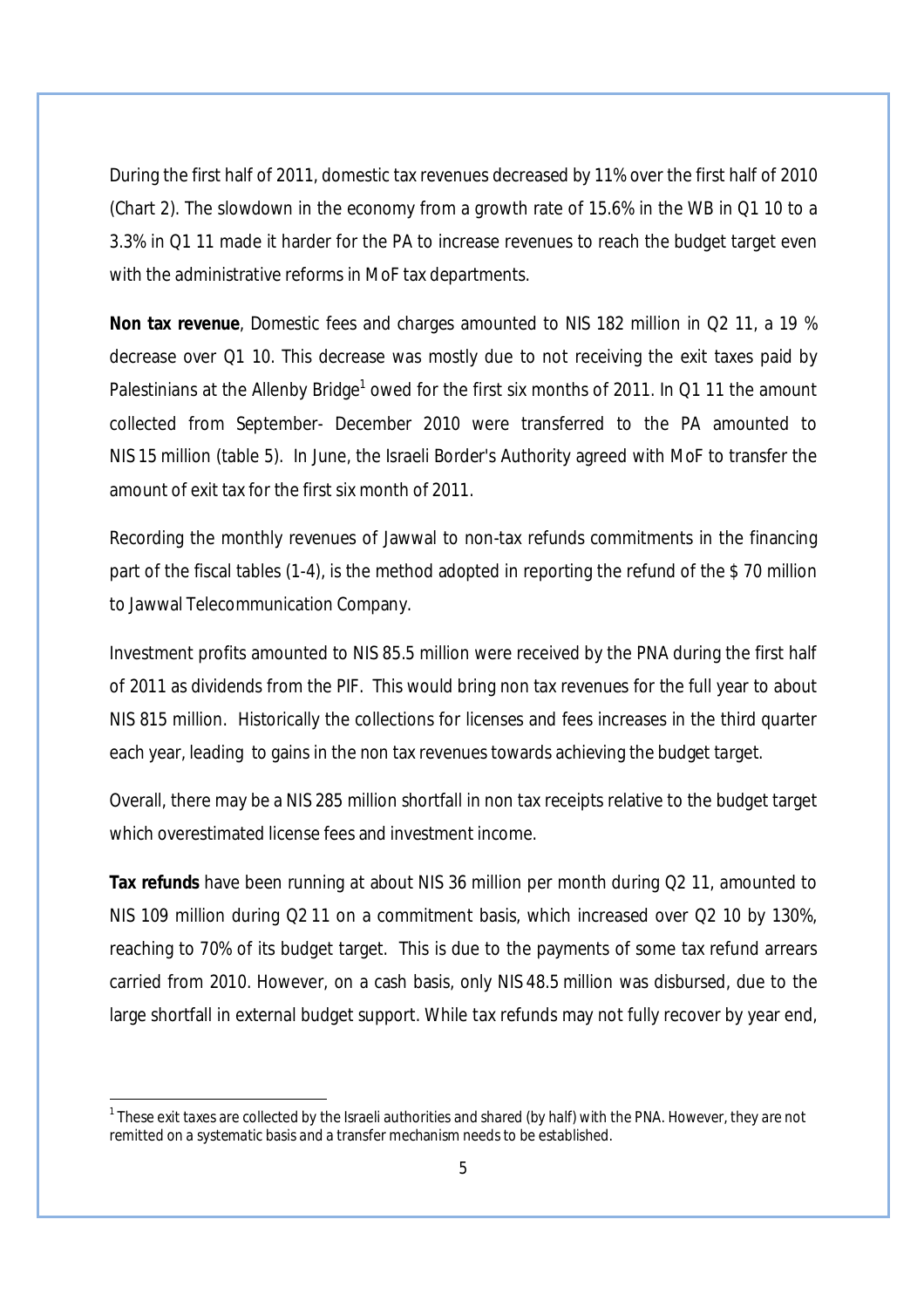

unless a sharp increase in external financing takes place, these arrears will be carried into 2012.

**Clearance revenue:** Monthly monitoring of clearance revenue from the three major tax components, over the last three months may indicate a stronger economic activity during  $Q2 11^2$ .

Clearance revenue in Q2 11 increased by 6% over Q1 11 to NIS 1.26 billion (tables 1 and 5). Compared to Q2 10, the increase in clearance revenue was even higher, 10.5%; this is basically due to increase in both import tax and VAT (Chart 3 & Table 4 in this report).

Clearance revenue received during the first half of 2011 increased by 7.7% over the same period in 2010 to NIS 2.44 billion. During the first half of 2010, excise taxes on petroleum products received from Gaza have actually declined from a monthly average of NIS 15 million in 2010 to almost NIS 0.3 million in June 2011. This may be explained by two factors related to Gaza: the decrease of petroleum excise (BLUE) from the Israeli side in February. Moreover, people in charge in Gaza stopped using the Israeli fuel for Gaza Electricity Generating Company, and they substitute it by cheaper petroleum products imported from Egypt through tunnels.

 $\overline{\phantom{a}}$ 

<sup>2</sup> Monthly Clearance session reports, MoF.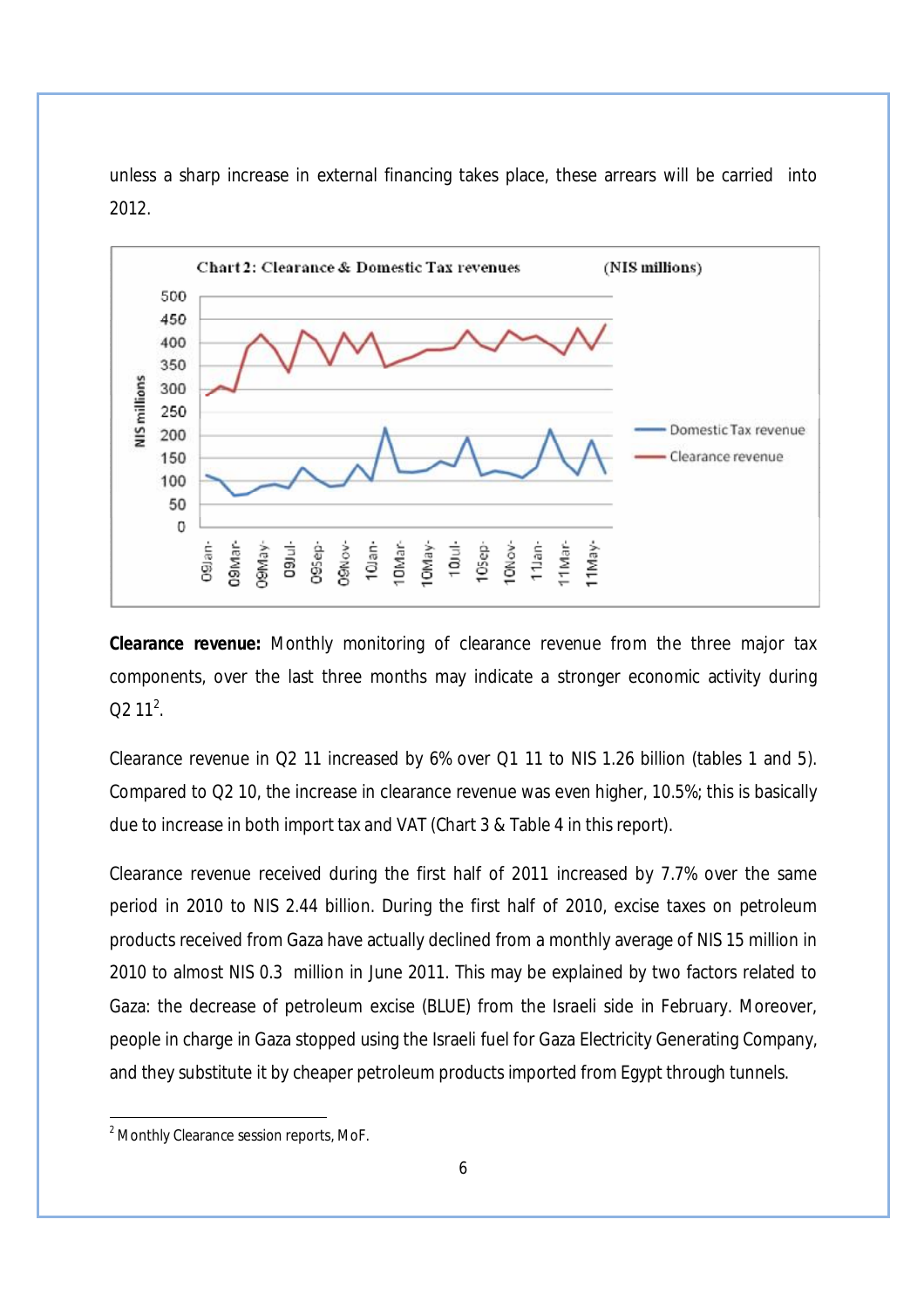This would bring clearance revenues for the full year to about NIS 4.9 billion. Overall, there may be a NIS 400 million shortfall in clearance revenues relative to the budget target due to the slowdown of the economy during the first half of 2011 as opposed to the projected growth rate in 2011 budget and an overestimation of the budget target.

From the table and chart below (Table 4, Chart 4) we can see that the gap between the revenues collected from Gaza and West Bank is getting wider due to the decrease in petroleum excise received from Gaza (for the reasons mentioned above) and the Israeli siege on Gaza.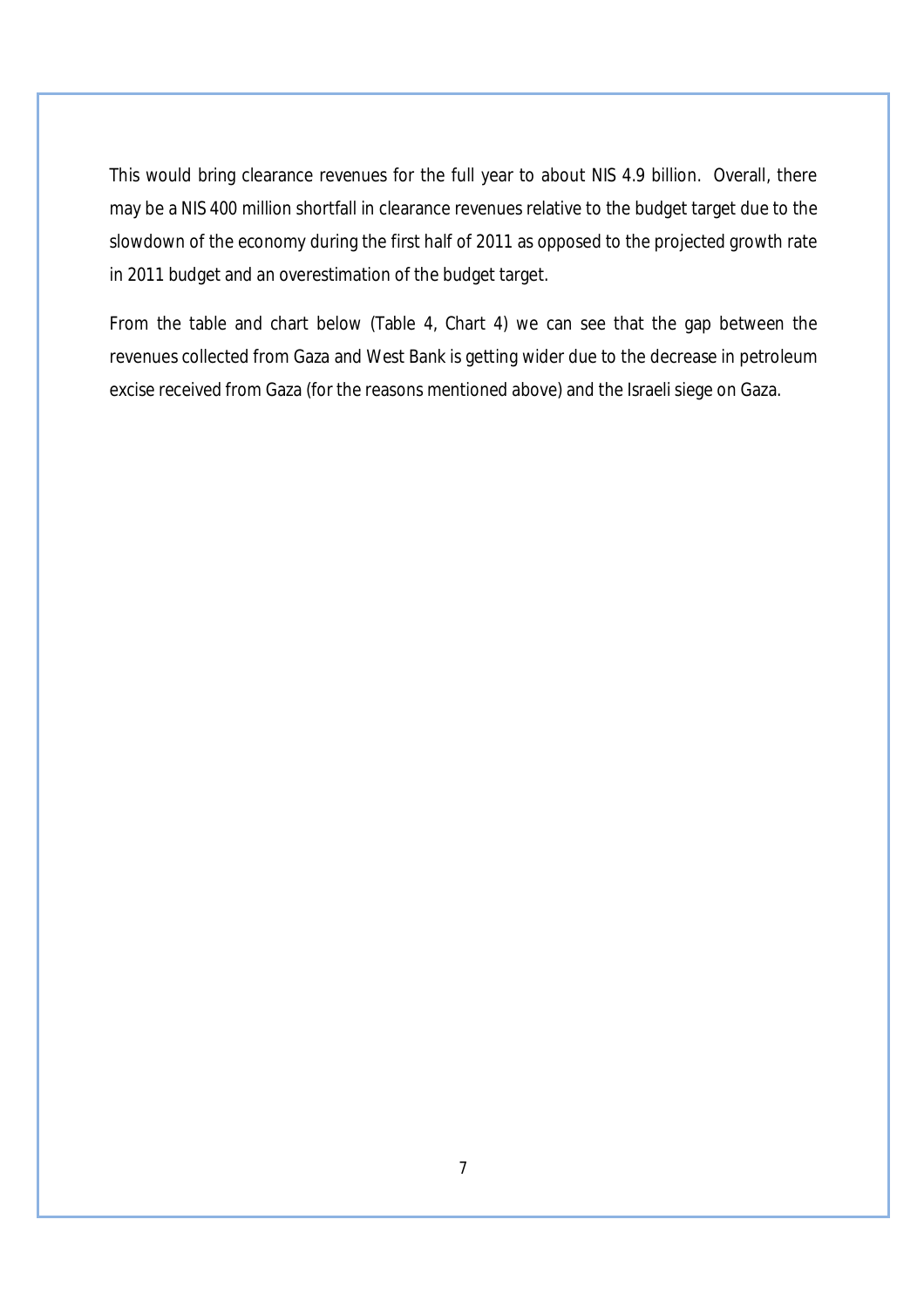| Table 2: Clearance revenues breakdown Gaza & West Bank Jan 2011- Jun 2011, NIS |               |             |             |             |               |             |               |
|--------------------------------------------------------------------------------|---------------|-------------|-------------|-------------|---------------|-------------|---------------|
|                                                                                | $Jan-11$      | Feb-11      | Mar-11      | Apr-11      | <b>May-11</b> | $Jun-11$    | <b>Total</b>  |
| Import tax                                                                     | 149,305,783   | 136.009.012 | 132,180,100 | 142,771,575 | 132,921,744   | 171,339,922 | 864,528,136   |
| Petrol tax                                                                     | 143, 187, 257 | 135,456,991 | 117,281,385 | 142,640,157 | 118,383,465   | 136,543,476 | 793,492,731   |
| West Bank                                                                      | 131,141,348   | 132,965,519 | 116,538,039 | 142,237,882 | 117,800,694   | 136,237,977 | 776,921,459   |
| Gaza                                                                           | 12,045,909    | 2,491,472   | 743,346     | 402,275     | 582,771       | 305,499     | 16,571,272    |
| VAT tax                                                                        | 127,553,204   | 120,818,298 | 126,388,818 | 144,840,240 | 132,421,239   | 129,882,567 | 781,904,366   |
| <b>Purchase tax</b>                                                            | (4, 129, 433) | 3,573,090   | (2,089,577) | 1,970,564   | 2,124,614     | 2,039,988   | 3,489,246     |
| <b>Grand Total</b>                                                             | 415,916,811   | 395,857,391 | 373,760,726 | 432,222,536 | 385,851,062   | 439,805,953 | 2,443,414,479 |

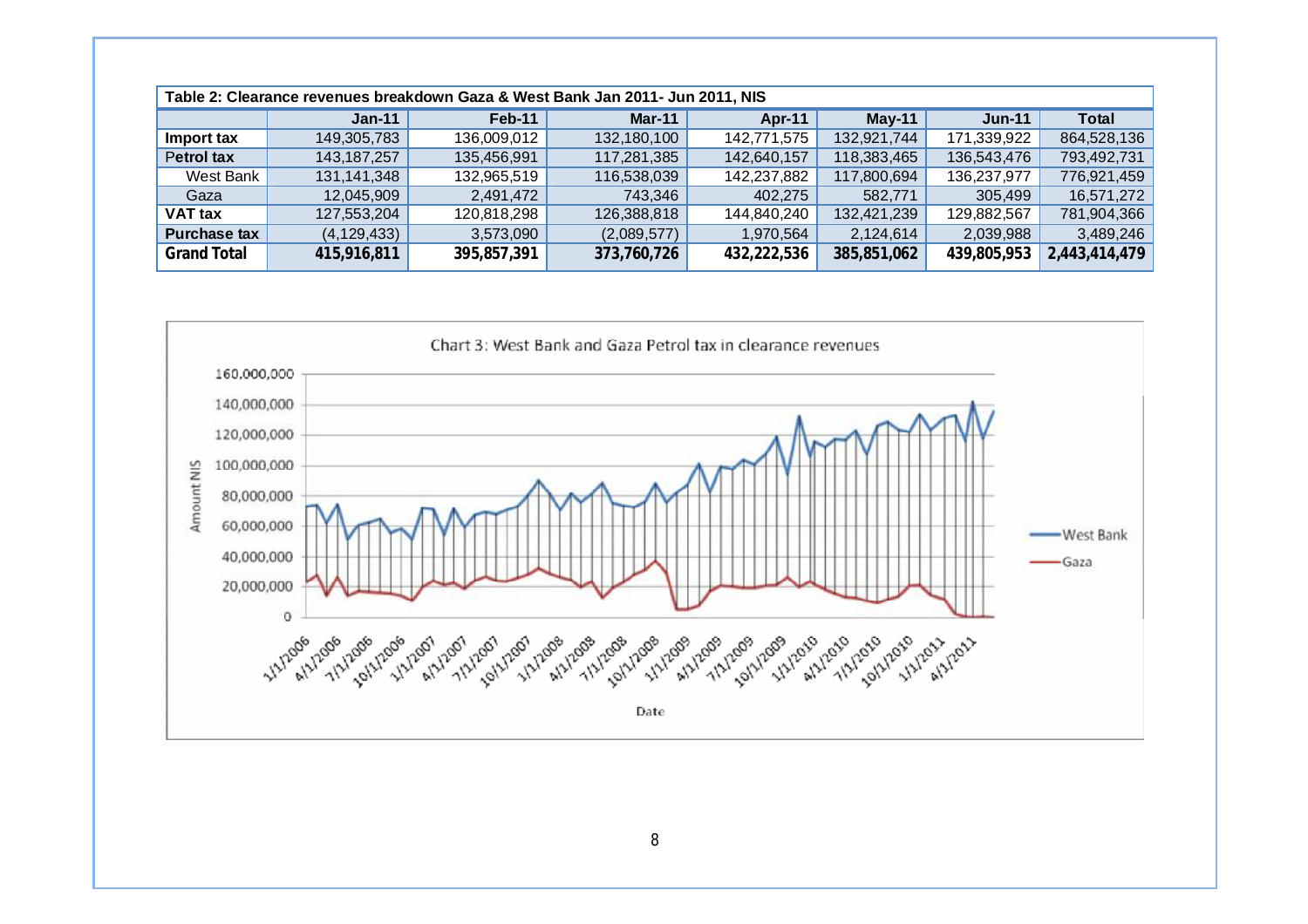#### **3. Expenditures and net lending**

**Total PNA expenditure and net lending** on a commitment basis of during Q2 11 were 8% higher than expenditures during the first quarter (NIS 2.93 billion, table 1). When comparing the first half of 2011 to the same period in 2010, expenditures during January-June 2011, (NIS 5.64 billion) have fallen below the expenditure level during the first half of 2010 (NIS 5.75 billion). When projected on an annual basis (NIS 11.27 billion), total recurrent expenditures and net lending would fall slightly below the budgetary target (NIS 11.96 billion).

**The PNA wage bill** on a commitment basis in Q2 11 of NIS 1.65 billion was slightly higher than in Q1 11 (NIS 1.61 billion). When compared to Q2 10 the wage bill increased by 9.7% This was moderately higher than what was programmed in the budget, which was predicated on a 6% salary increase, including the 3.5% cost of living allowance, 1.25% which is the annual increase and a 1.25% increase in employment planned for 2011.

Projecting the wage bill for the full year 2011, results in a NIS 6.5 billion wage bill, exceeding the budget target by 2.8% (NIS 200 million). There are several reasons for this overage:

A number of allowances and salary adjustments, which were not foreseen in the 2011 budget, took place during the first half of the year. The wage bill of the first half 2011 includes most of the budgeted retroactive payments to employees appointed at the end of 2010 who didn't start receiving their salaries due to the long recruiting procedure. The January 2011 wage bill included a NIS 12 million payment for 2010 Jerusalem allowances to employees, retroactively to the beginning of 2010. In January and February, a payment of NIS 5.5 million was made to health and education sectors' employees for overtimes and replacements.

Wage expenditure in cash (Tables 3 and 4) in Q2 11 of NIS 1.56 billion which is less than the commitments by about NIS 93 million which are arrears to the Pension Fund.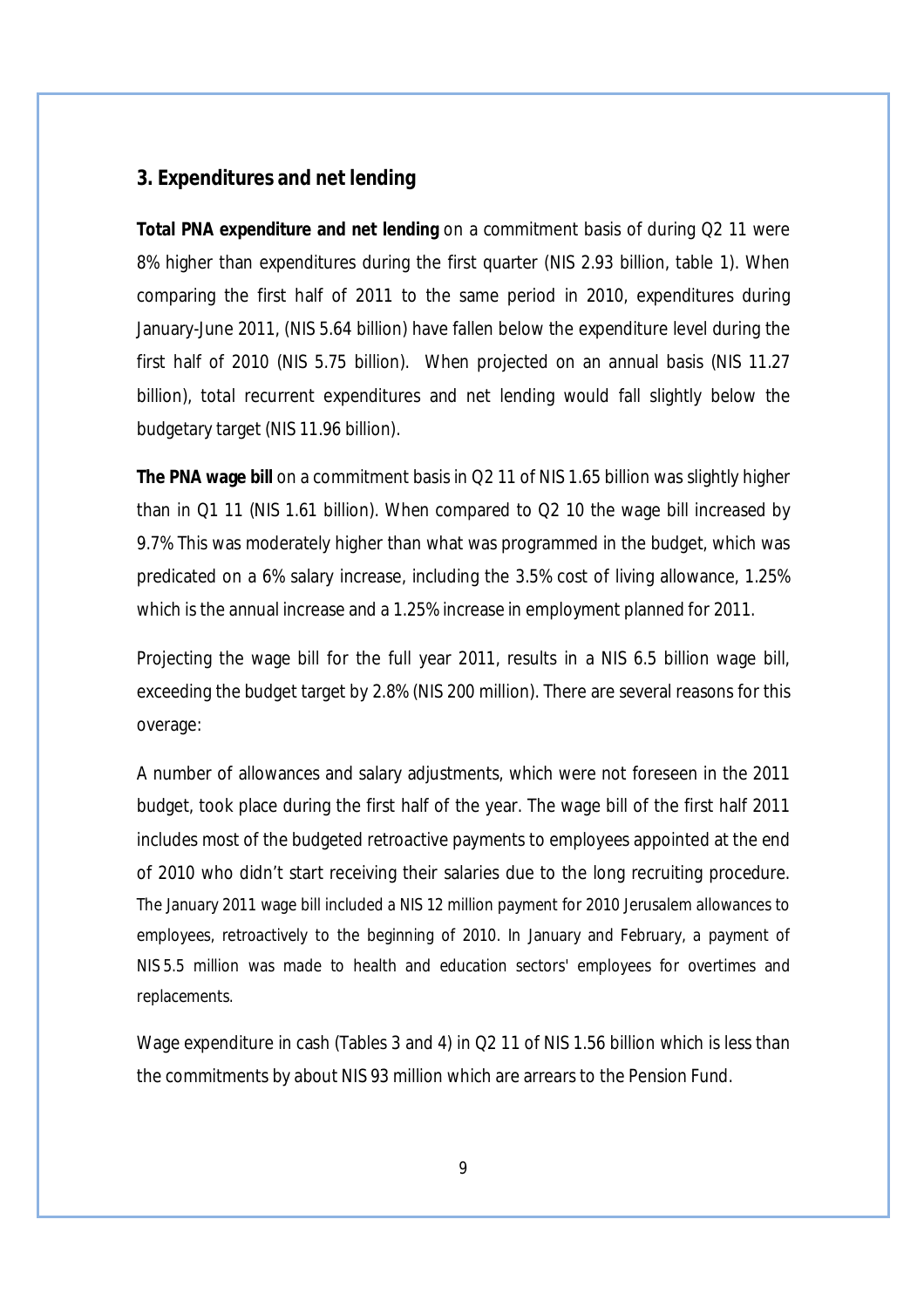

**Non wage expenditures** of NIS 1.13 billion in Q2 11, on a commitment basis, increased by 20% over Q1 11, with most increases occurring under transfers (tables 1 and 2). However, non wage expenditures during the first half of 2011 declined by 7% relative to the first half of 2010.

Projections of non wage expenditure for the full year would indicate that this spending may fall below the budget target of NIS 5.04 billion by about NIS 300 million. It is essential that this spending restraint takes place so as to make up for some of the projected shortfalls in revenue.`

Non wage expenditure in cash (Tables 3 & 4) in Q2 11 of NIS 855 million was lower than commitments by NIS 274 million, with payment arrears mostly affecting the government contribution to the Pension Fund, as well as some arrears to private sector suppliers.

**Operational expenditures** of NIS 498 million in Q2 11(Table 2) increased relative to Q1 11 (NIS 468 million) and relative to Q1 10 by 4.5%. However, when comparing the first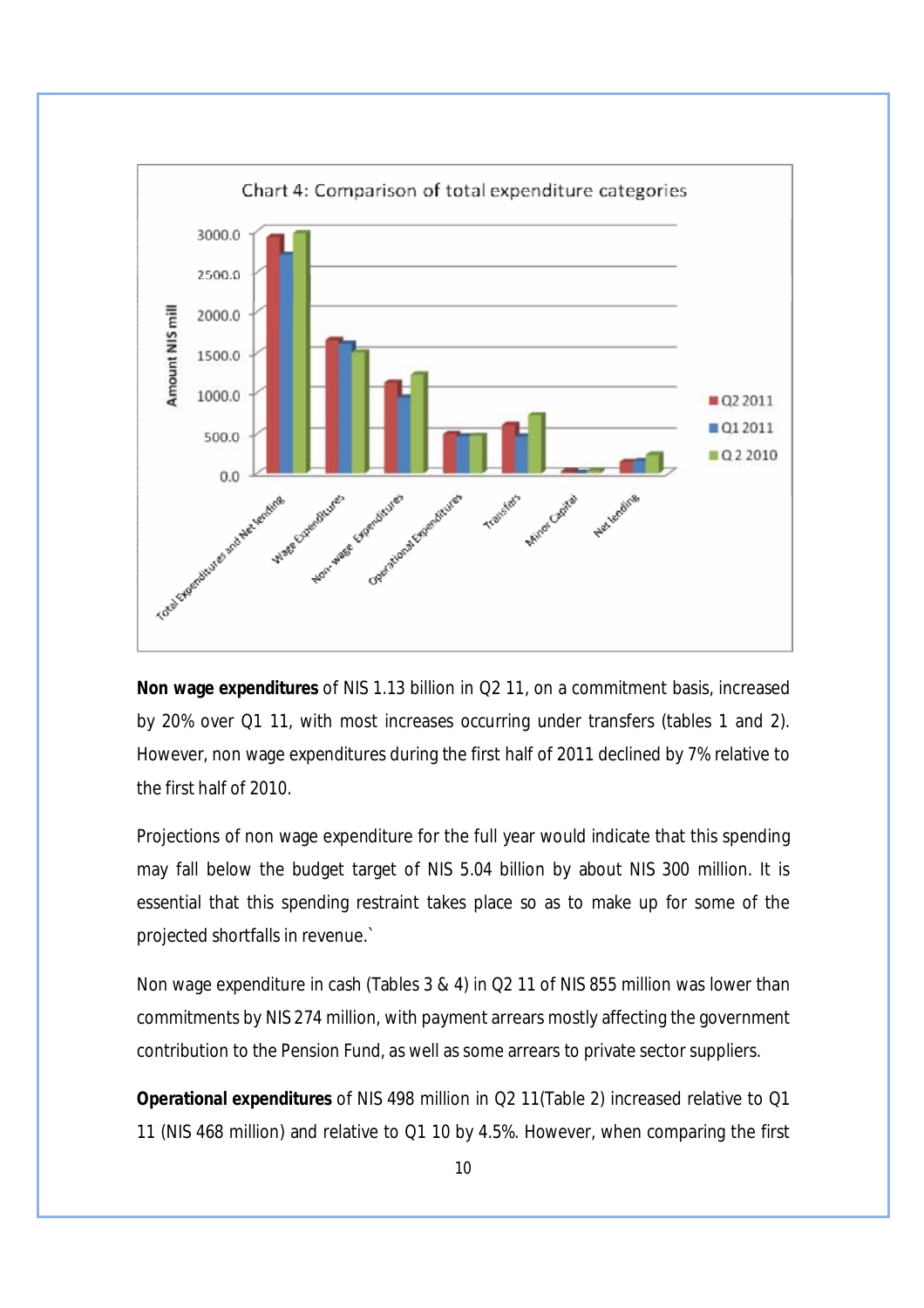half of 2011 to the same period in 2010, there was an increase of 16%. During the first half of 2011, arrears of operational expenditures to the private sector are estimated at NIS 217 million.

Operational expenditures will be on track with the budget target, when Projected on an annual basis.

**Transfers** in Q2 11 of NIS 605 million were also higher than in Q1 11 (NIS 466 million, table 2) but when compared to Q2 10 transfers declined by 16.4% (NIS 724 million). Transfers in the first half amounted to NIS 1.07 billion declining by 20.4% over the same period of 2010. For the full year 2011, transfers are projected at about NIS 2.8 billion, a decrease of NIS 289 million from the budget target.

| Table 3. Transfers Breakdown, First Half 2011             |                     |  |  |  |
|-----------------------------------------------------------|---------------------|--|--|--|
| <b>Item</b>                                               | <b>Amount (NIS)</b> |  |  |  |
| <b>Pension Payments</b>                                   | 98,598,254          |  |  |  |
| <b>Employees compensation</b>                             | 171,033             |  |  |  |
| <b>Ministry of social affairs</b>                         | 334,850,342         |  |  |  |
| Ministry of Detainees and ex detainees                    | 135,458,908         |  |  |  |
| <b>Ministry of education</b>                              | 55,666,628          |  |  |  |
| <b>Obligations to the pension Fund (Government share)</b> | 235,293,395         |  |  |  |
| <b>Local Government support</b>                           | 41,437,914          |  |  |  |
| <b>Support to Gaza</b>                                    | 136,070,428         |  |  |  |
| Other transfer                                            | 25,350,626          |  |  |  |
| Total                                                     | 1,062,897,529       |  |  |  |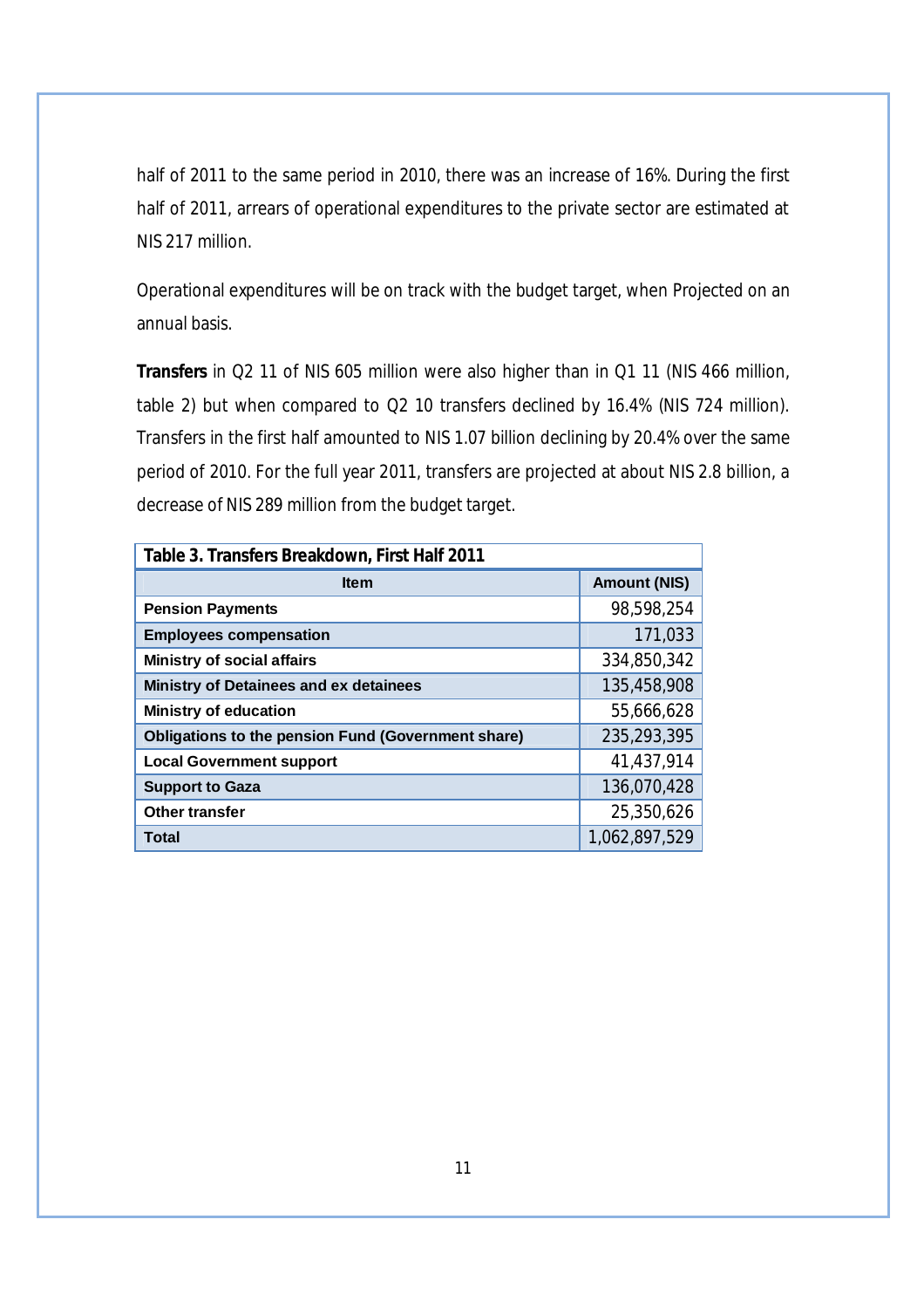

**Minor capital expenditure** picked up to about NIS 25 million in Q2 11 from its very low level in Q1 11 ( NIS 5.5 million). Given the shortfall in external budget support, it is not expected that this spending will exceed NIS 30 million per quarter during the second half. Minor capital expenditures will be on track with the Projected budget target.

**Net Lending expenditure** of NIS 148 million in Q2 11 declined from the previous quarter (NIS 159 million) by 7%. Compared to Q2 10, there was a NIS 89 million reduction (37%). During the first half of 2011, net lending amounted to NIS 307 million, a 43% decline from net lending during the first half of 2010. Considering that a declining trend in "net lending" has been firmly established, MoF expects that its budget appropriation of NIS 592 million for 2011 will be met.

Major efforts are now taking place to pressure Tulkarm and Anabta to join NEDCO before the end of this year 2011. It is worth mentioning that in July 2011 Gaza paid to the PNA around NIS 110 million for electricity.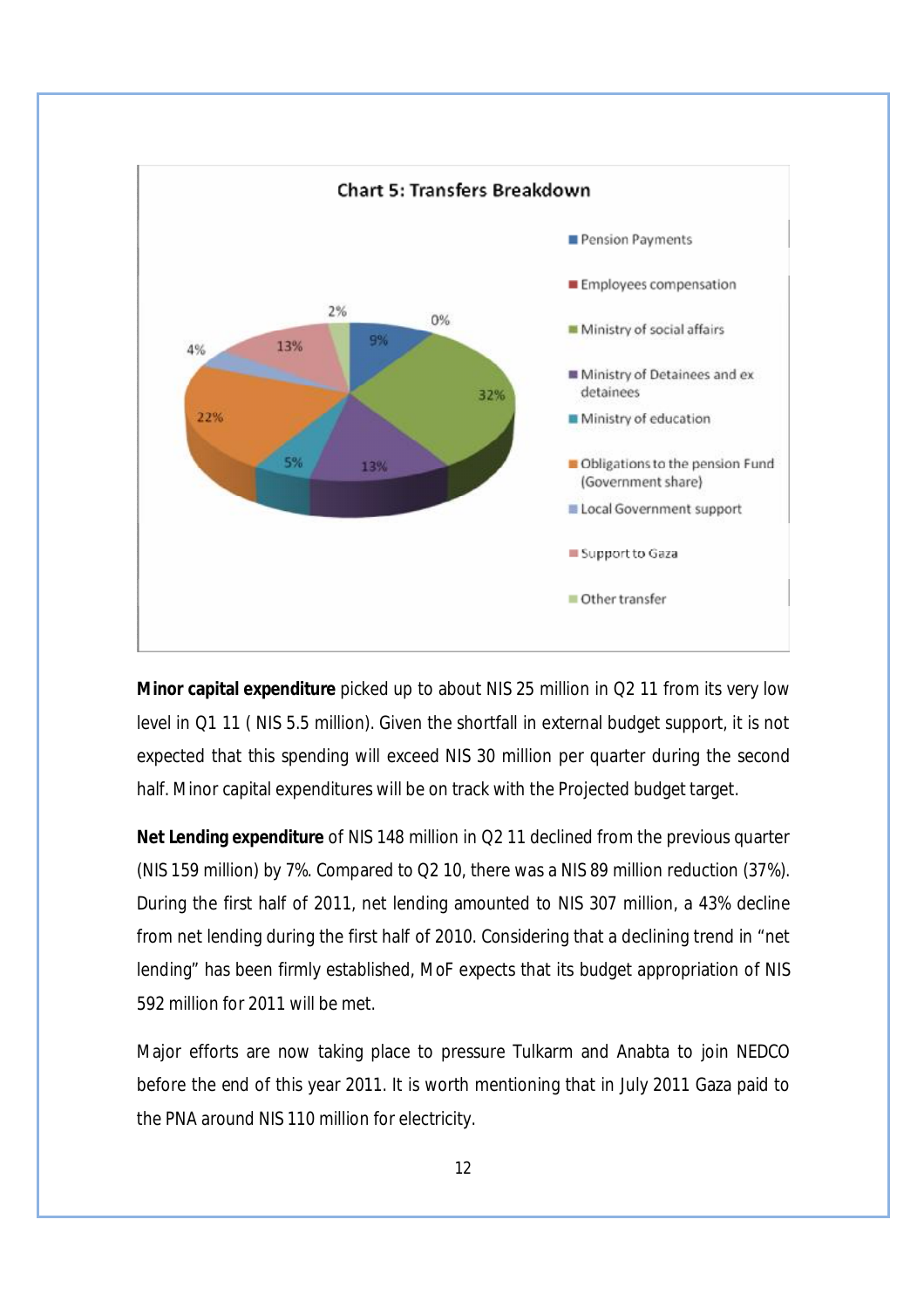**Development expenditure** channeled through the PNA treasury amounted to NIS 416 million in Q2 11, following an outlay of NIS 215 million in Q1 11. This is a 58% increase over the amount spent during the first half of 2010 (NIS 400 million). The amount spent in the first half of 2011 was mainly on ongoing project and not for new projects since bidding for new projects stopped from October 2010.

However, external financing for these development projects fell short of actual commitments. Of the first half of 2011 commitments for development expenditures of NIS 925 million, only NIS 151 million were financed from abroad (Tables 1 and 7).

#### **4.Deficit and financing**

The recurrent fiscal deficit in Q2 11 of NIS 1.1 billion was higher than in Q1 11 by 9%, which was entirely due to a spurt in non-wage expenditures in May 2011 (table 1 &2). Nevertheless, the recurrent deficit during the first half of 2011 ( NIS 2.1 billion) was lower than during the first half of 2010 (NIS 2.26 billion) but exceeded the budget deficit target by about NIS 200 million. Projections for the full year 2011 indicate that the budget target of NIS 4.01 billion will be hard to attain given the shortfall in revenues and the undiminished spending levels.

**Financing of the budget deficit** in Q2 11 through external budget support amounted to NIS 436 million, a substantial decrease over the support received in Q1 11 (NIS 586 million, table 7). Cumulatively the shortfall in external budget support during the first half is NIS 770 million. This has been of particular concern, considering that some western donors (PEGASE, Norway) had front loaded their budget support for the year at the request of the PNA. Arab donors contributed NIS 277 million during the first half of 2011, about 27% of total budget support during . The Arab countries contribution to budget support had fluctuated in the 30- 44 % range over the last three years. The depreciation of the US dollar stated in the budget (US dollar  $1 = NIS 3.7$ ) to (US dollar  $1 =$ NIS 3.48) has resulted an additional loss of funds. Most donors denominate their aid in US dollars.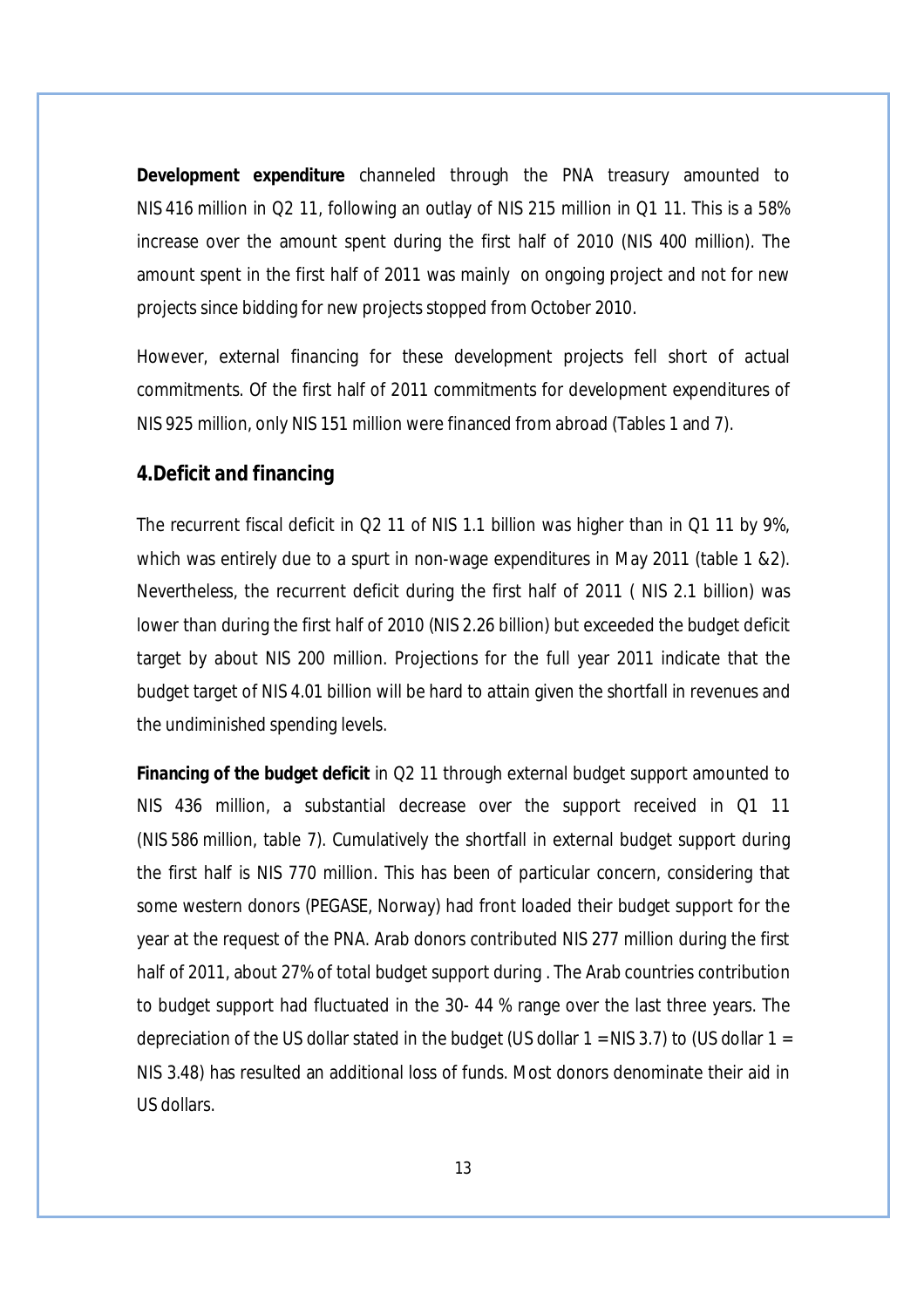Even with a strong pick up in Arab financial contributions, the external financing gap may reach NIS 1.1 billion before year end.

The shortfall in external financing, coupled with a higher than targeted budget deficit mentioned above during the first half of the year, resulted in additional borrowing from the banking system by NIS 862 million. This has raised the public debt to commercial banks to NIS 3.82 billion (table 8).

**Payment arrears** to the private sector have accumulated to NIS 612 million –including tax refund arrears of NIS 222 million- during the first half of the year. Nevertheless, arrears to the private sector undermine PNA credibility and budget execution control, an issue which needs to be addressed. Total net accumulation of arrears during the first half of 2011 reached NIS 1030 million including development expenditures arrears of NIS 173.7 million and tax refund arrears of NIS 211 million.

| Table 4: First half 2011 net accumulation of arrears |                    |                                |                    |  |  |
|------------------------------------------------------|--------------------|--------------------------------|--------------------|--|--|
| <b>Budget Item</b>                                   | <b>NIS</b><br>mill | Components                     | <b>NIS</b><br>mill |  |  |
| Wage                                                 | 142                | Employee contribution          | 142                |  |  |
| Non wage                                             | 493                | Government share               | 155.5              |  |  |
| Development                                          | 173                | Private sector                 | 611.7              |  |  |
| Tax refund                                           | 221.7              | <b>Other transfers Arrears</b> | 120.5              |  |  |
| Total                                                | 1029.7             |                                | 1029.7             |  |  |